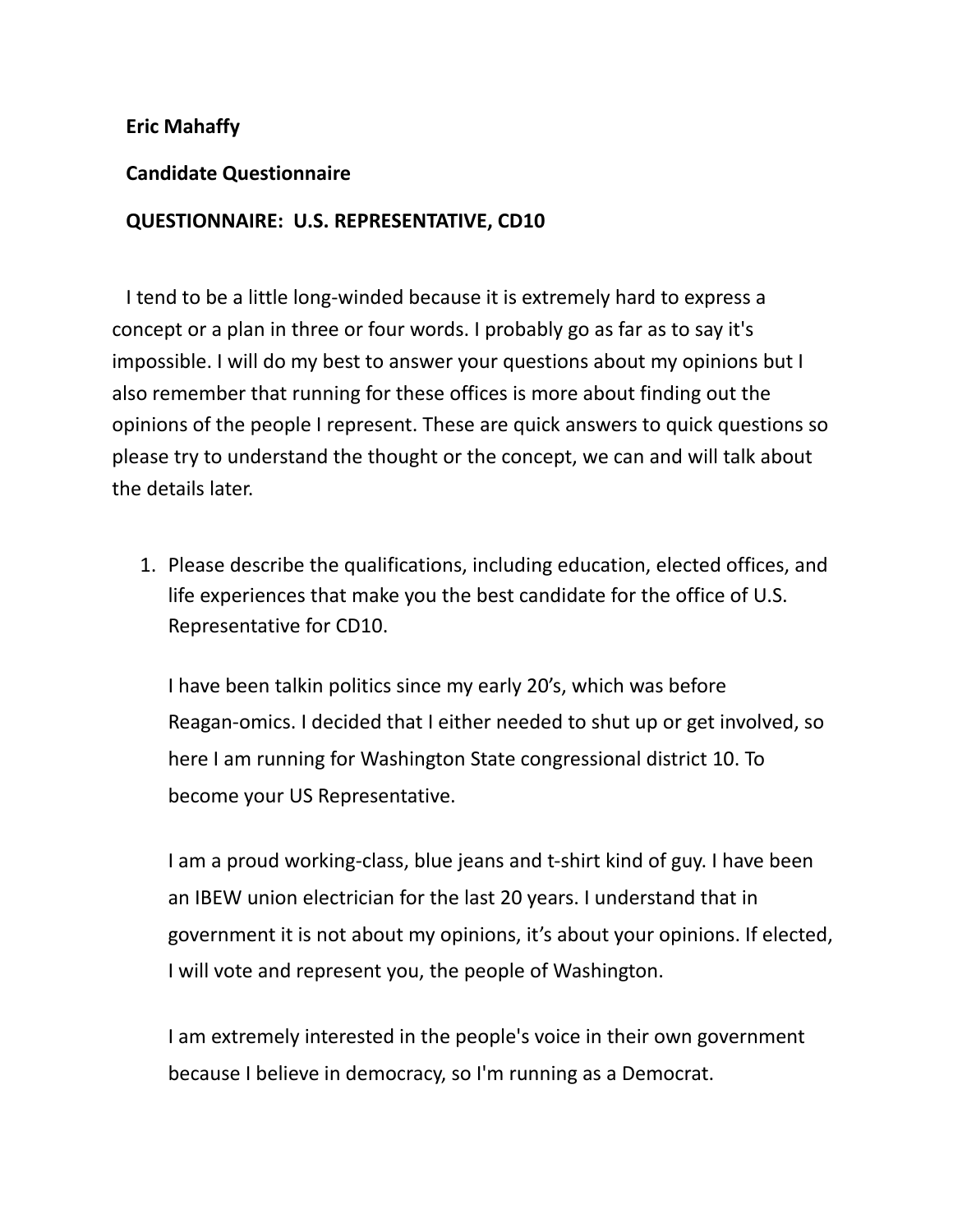I believe I am everything people keep saying they want to represent them. I am not rich and I do not have tons of political experience although I do understand how the system works. I am interested in representing the people of America and I have lots of new ideas that I believe would function very very well.

I believe in Building Systems that don't need a lot of people to operate them. If you want to make a river it's best if the water flows downhill.

I have helped change and modify laws both in Eugene and Springfield Oregon and also in the state of Oregon. I am aware of the process and have been down that road a handful of times.

I am aware of how messed up our government has become and understand that the only way to fix it is from the inside.

2. Do you live in CD-10? If not, do you plan to move there?

Yes. I live in Olympia.

I spent many years in the Eugene, Springfield area of Oregon, in about 2008 I moved up here looking for work. Lives in various locations from the Seattle area all the way to Olympia. We finally settled into this house in 2013 that is between Lacey, Olympia and Tumwater with an Olympia address.

3. Please describe what you believe are the most significant issues in this race and why.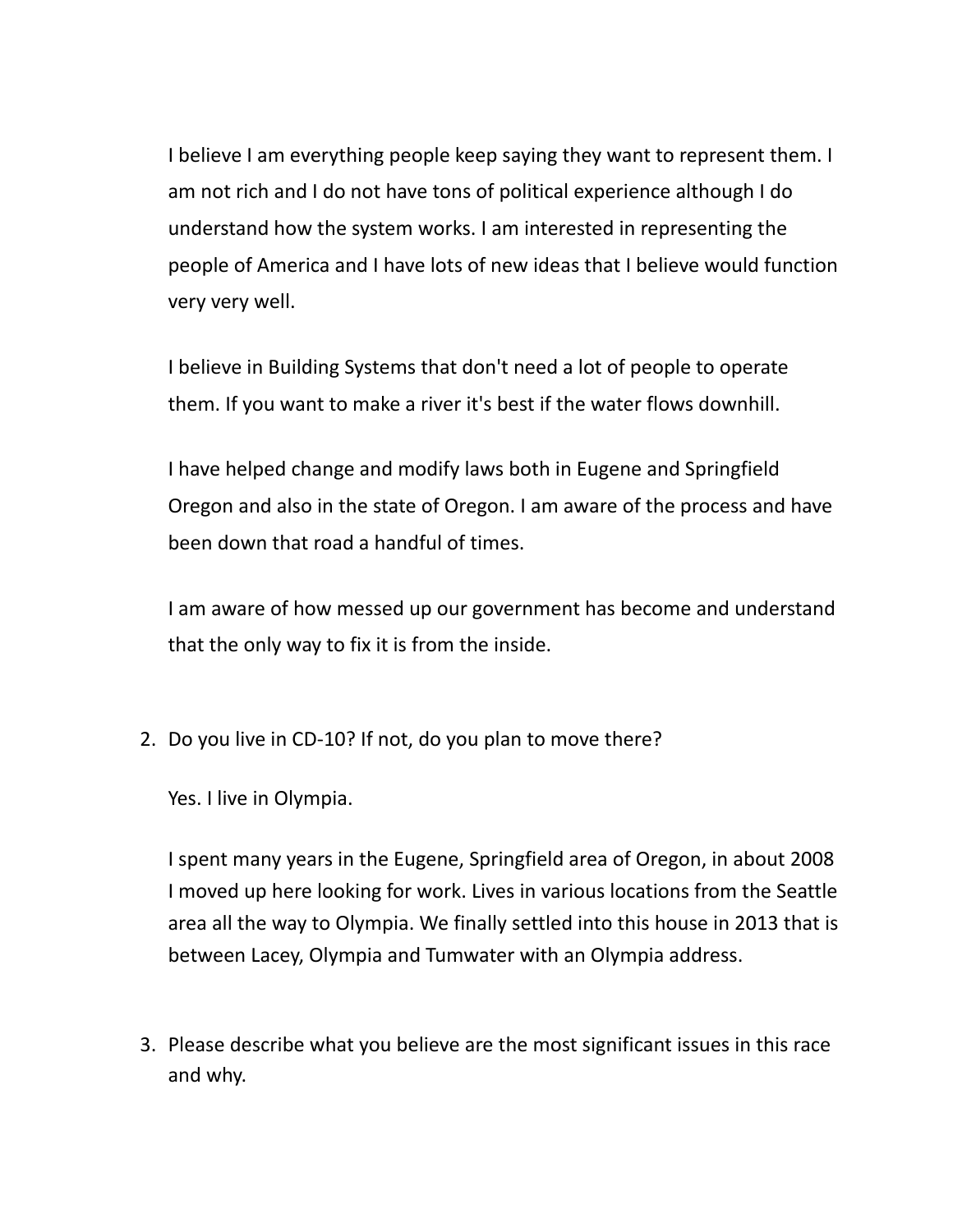My biggest concern is that the people of this country are being heavily polarized and our nation's fiber is being ripped in half. Divided this country will fall. That scares the hell out of me.

Unless we can find ways to heal this wound this country will cease to exist. If that's not a big concern I don't know what is.

The bones of this system of our government are strong and they are doing it and have been doing an excellent job for us but now our information systems have learned they can profit from trying to convince us that our governing systems are falling apart. They are painting rips, tears and cracks on everything, showing us shortcuts of videos trying to scare us because doing this seems to turn us into dedicated and repeat listeners and that's how they make more money while doing the same amount of work. Let's understand what we have in our government and how amazing it was to get this system in place and just repaint and move in and get back to being a country.

I truly do believe there is a conspiracy going on in America but it's not the one people are expecting. We were warned that hanging on to this Republic / Democracy was going to be tough because there are many forces that don't want us to succeed. Some are doing it for money, Some are doing it for popularity, others are doing it to prove our system of government doesn't work.

This is a perfect storm of WTMI way too much information, and America has never been through this before and it doesn't know how to handle it.

4. Do you plan to accept corporate PAC money for this campaign? Who is your single largest campaign donor?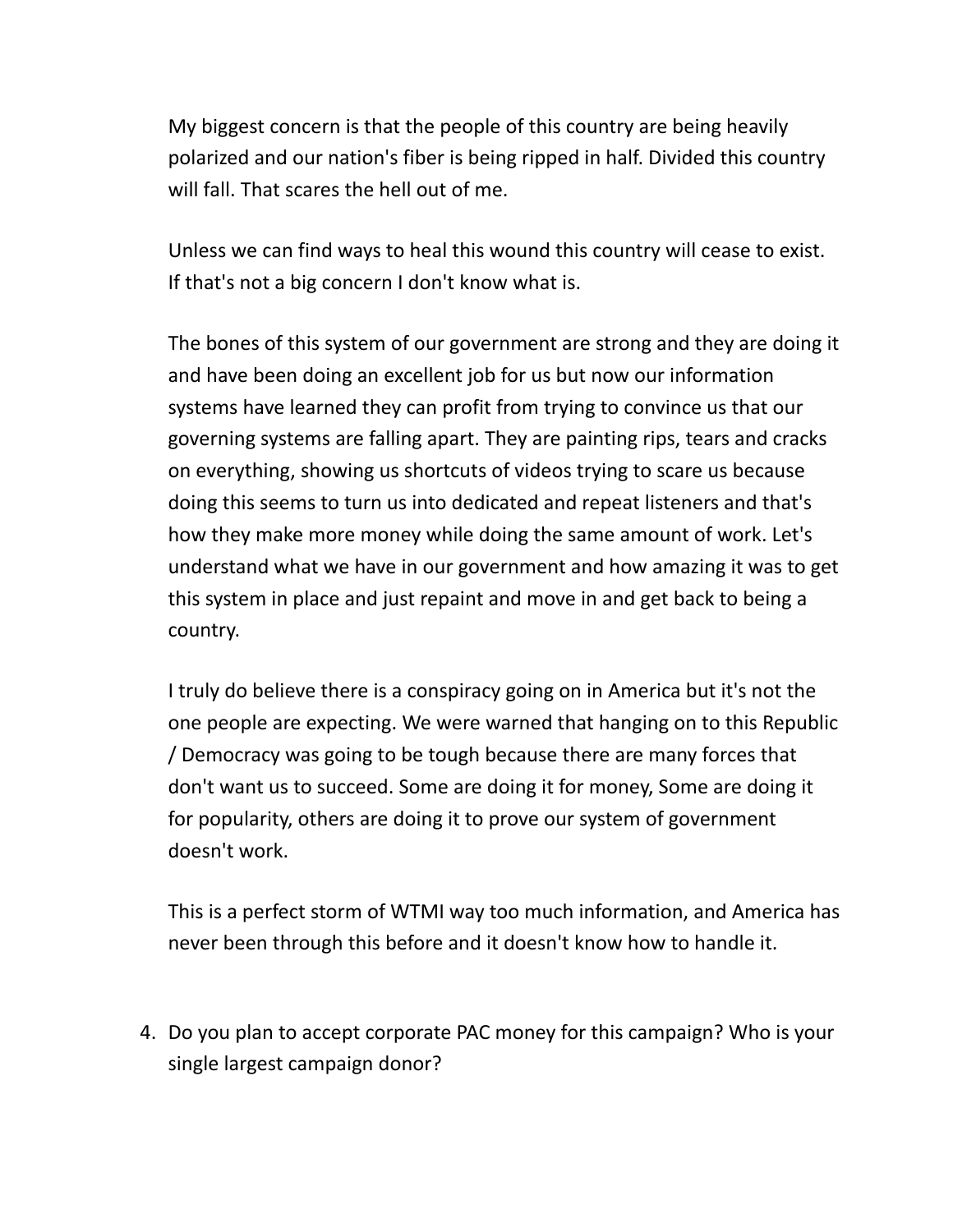I am trying to run a zero donations campaign. The only people I want to owe anything to are the voters. After all, the voters are who I'm supposed to be working for.

I tell people if you want politicians to run with less ads, less yard signs and less noise then vote for the people like me that are doing that. Politicians will do what works so show them what works for you.

I am depending on organizations like this to get my name out there, this way will show any citizen could find themselves being able to run for office. Our government is supposed to look like a cross section of the people and right now it just looks like a cross section of the rich.

5. Please list any notable endorsements you have already earned.

I've been talkin politics for many many years and I have a lot of my friends saying they will vote for me. Democrats and Republicans. They say that because they can see my willingness to try to find a way for all of us to survive on the same piece of dirt that we call America. We all need to live together and we're all looking for about the same thing, we're just looking in different directions to get it.

6. What is your top priority for CD10 in the next session of Congress?

I spent a lot of time thinking about what keeps throwing our economy into loops, up and down, up and down, up and down. This needs to stop. My Philosophy is if you're going to aim, aim big. Our banking system needs to be completely remodeled. The charging of interest will bankrupt any country or economy that allows it to happen and when you start running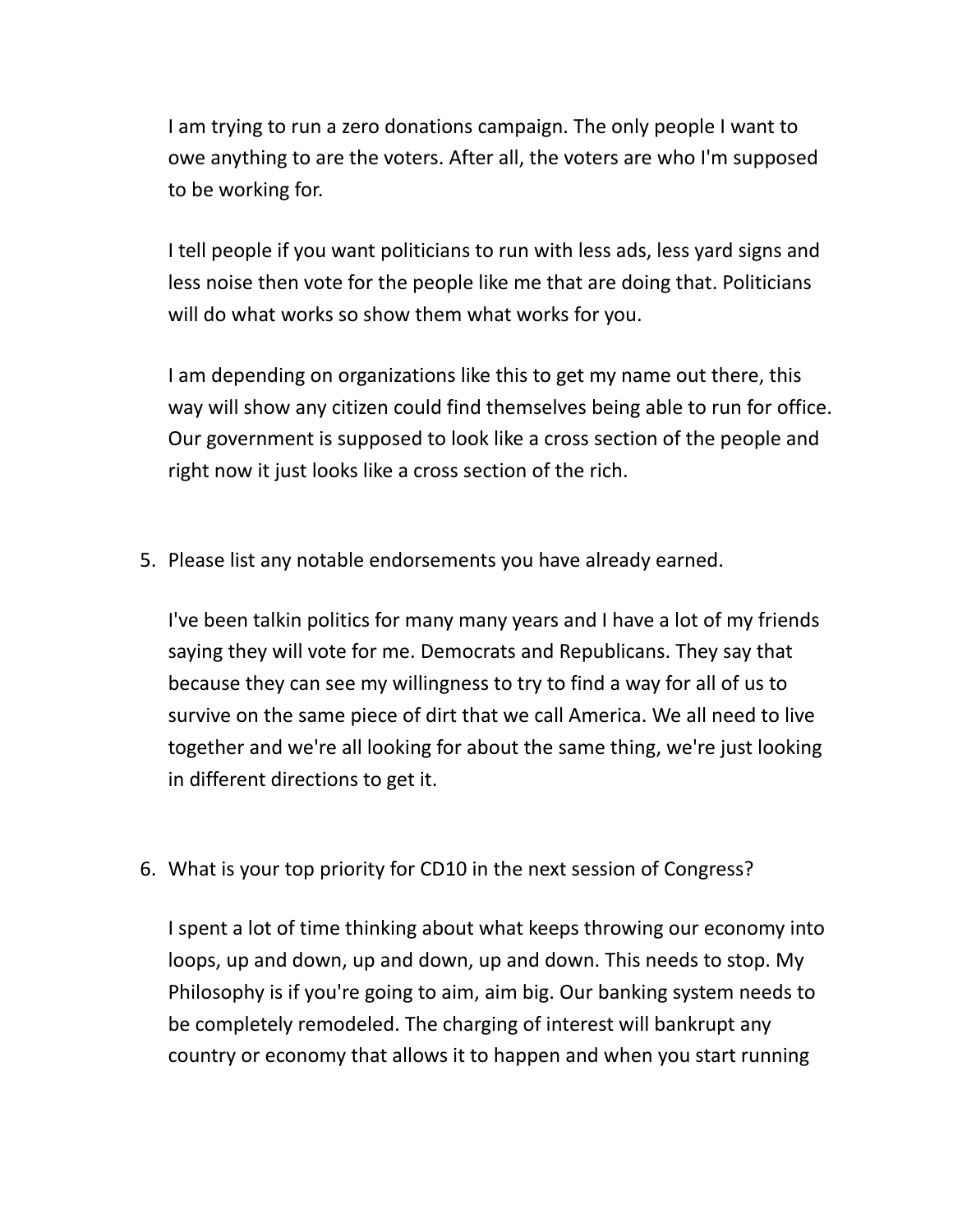the numbers every country I've been able to look at is financially upside down and it's all because we owe much more than we have borrowed.

I wrote a book in 2016 sarcastically called If Eric ran the world, money and banking. This is something that truly needs to be done. If we could truly create an American money system then we could use it to help our own citizens. We could save each citizen in America many hundreds, sometimes thousands of dollars each month from their house payments and this will also cause the price of a rental to go down. If anything gets attack ads running against me this will probably do it. And the GOP will likely jump on board because they work for big business.

The first home that I purchased I used a title company and for \$8.50 they divided up all the money and sent it to the people that needed it, they did all the math and made sure everybody was doing the right thing. If the people use the people's money to create Home Loans then there's no reason to charge interest. If we let the title companies go back to what they used to be doing we don't need a bank. This thought will likely get mr. Banker right out of his chair. This is just a little bit of the idea it would go on for Pages if I wanted to talk about the whole thing. And even though I don't consider myself a bible thumper this is a Biblical concept.

We will need to find a way to work with the banking system and see if we can get them to give back the Home Loans portion of this system so the people can help the people to buy a reasonable and affordable house.

7. Do you support a "clean" path to citizenship for the eleven million undocumented immigrants?

I assume you're talking about the dreamers. Whoever thought these kids would be turned into a political football.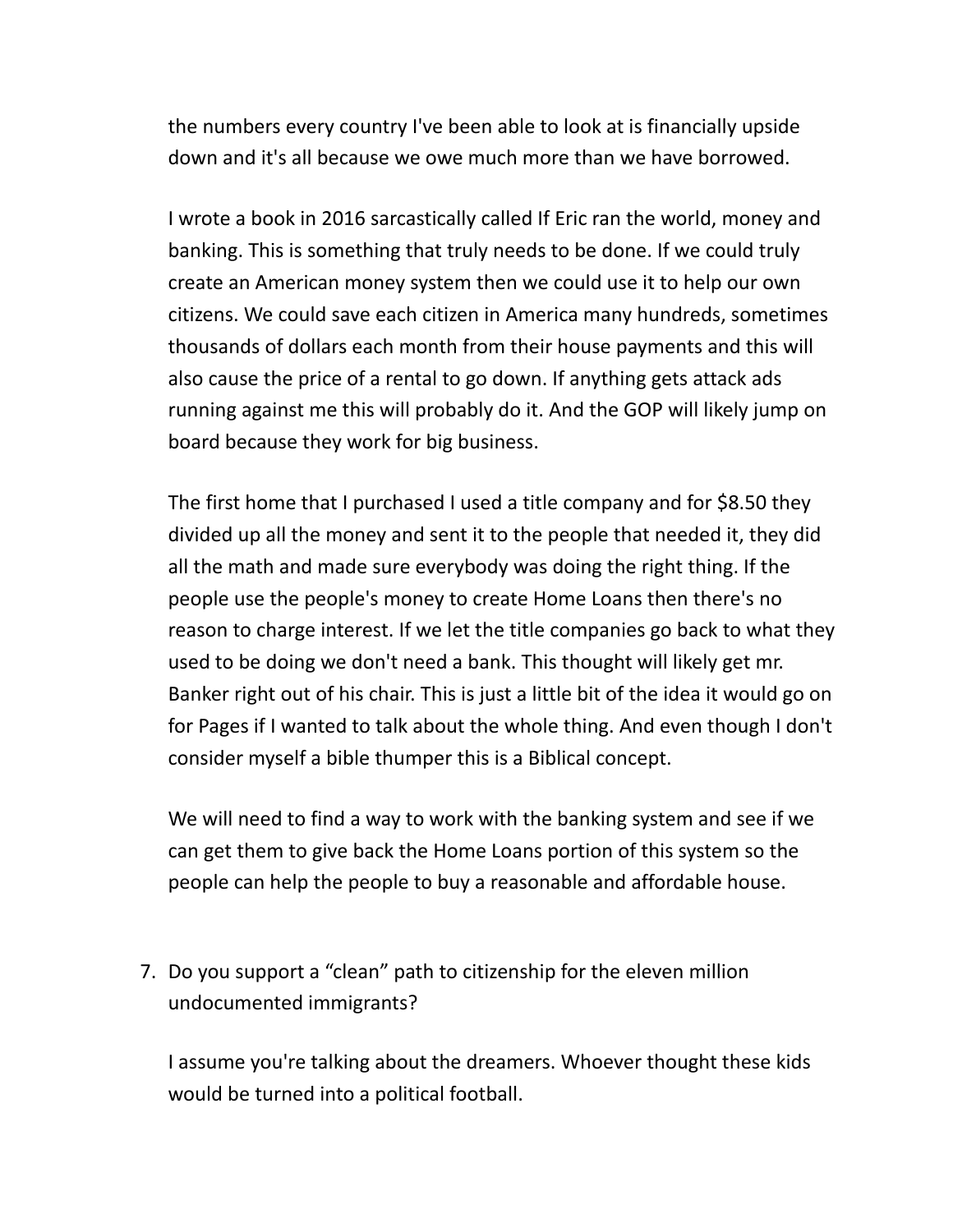Yes I support a clean path for the dreamers to be able to become American citizens because they already are, they just need the paperwork.

These kids were brought over here by their parents at a time when people were regularly crossing the border to work the fields. Their parents decided to stay because they could find places to settle where the system would leave them alone. And now there are people out there trying to get us upset at these families and their kids for doing what at the time was considered to be normal.

These kids are trapped between two countries, the one of their birth and the only one they have ever known. These kids had no ability to decide, these decisions were made for them, completely out of their control. They do not know the places that they've come from, the only thing they know is this country. And now for some reason they are hated by some people from the country they love. What a miserable place to be, dammit Congress, dot the I's cross the t's and let them in so they can live in the only country they've ever known as home.

8. Do you support a U.S. federal renewable energy standard to achieve 100% renewable electricity on our way to reaching net-zero global emissions by 2050?

This is the only planet we've got, why would we want to hurt it. People are being told this is a natural cycle and yes it's true sometimes the Earth naturally will become unlivable but there's also many many things the human beings are doing which could be and are having an effect.

We have the technology to keep this planet whether this change is natural or man-made, all we have to do is agree to use it. But if no one cares about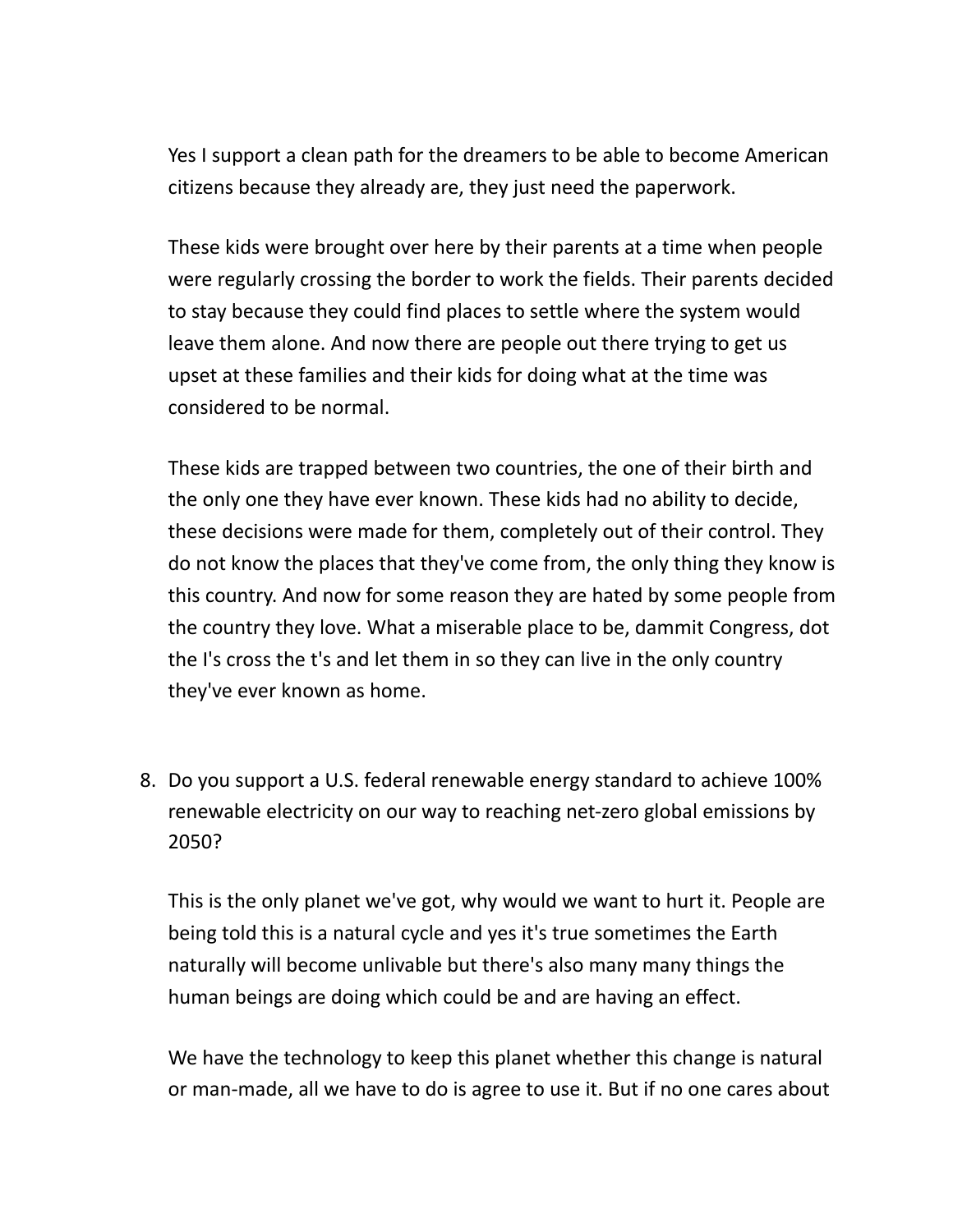the future that is beyond their own life, how are we going to get people energized for a future they don't know, understand or believe in.

If yes, what strategies would you use to achieve this goal.

There are so many options, everything from seaweed being put into cow food that will eliminate that type of methane to complete and total electric vehicles. Solar and wind are becoming much more effective. And if petroleum becomes more and more expensive, wind and solar will become more and more popular.

The most important thing for me to remember is that I'm not an expert. I need to find people who are the experts, figure out what they're trying to do and do what I can to help move us and them all in the same direction.

If we don't save this rock everything that we know and love won't have a place to live on. We will end up killing all of our past and all of our future with no one left to talk about who we were and where we came from.

9. Do you believe that the US should move swiftly toward a system that reaches universal health care coverage?

Yes. There are so many good examples of universal healthcare around the world. All we have to do is find one with an economy similar to ours and start applying what they're doing. Proof-of-concept what already exists. Wouldn't be tough once again we just have to agree. As long as there is a portion of the government that is working for the interest of big business that will be hard to do because big business doesn't like change.

Once again we need to find experts and figure out how to promote them and their ideas. For the People by the people of the people. We the people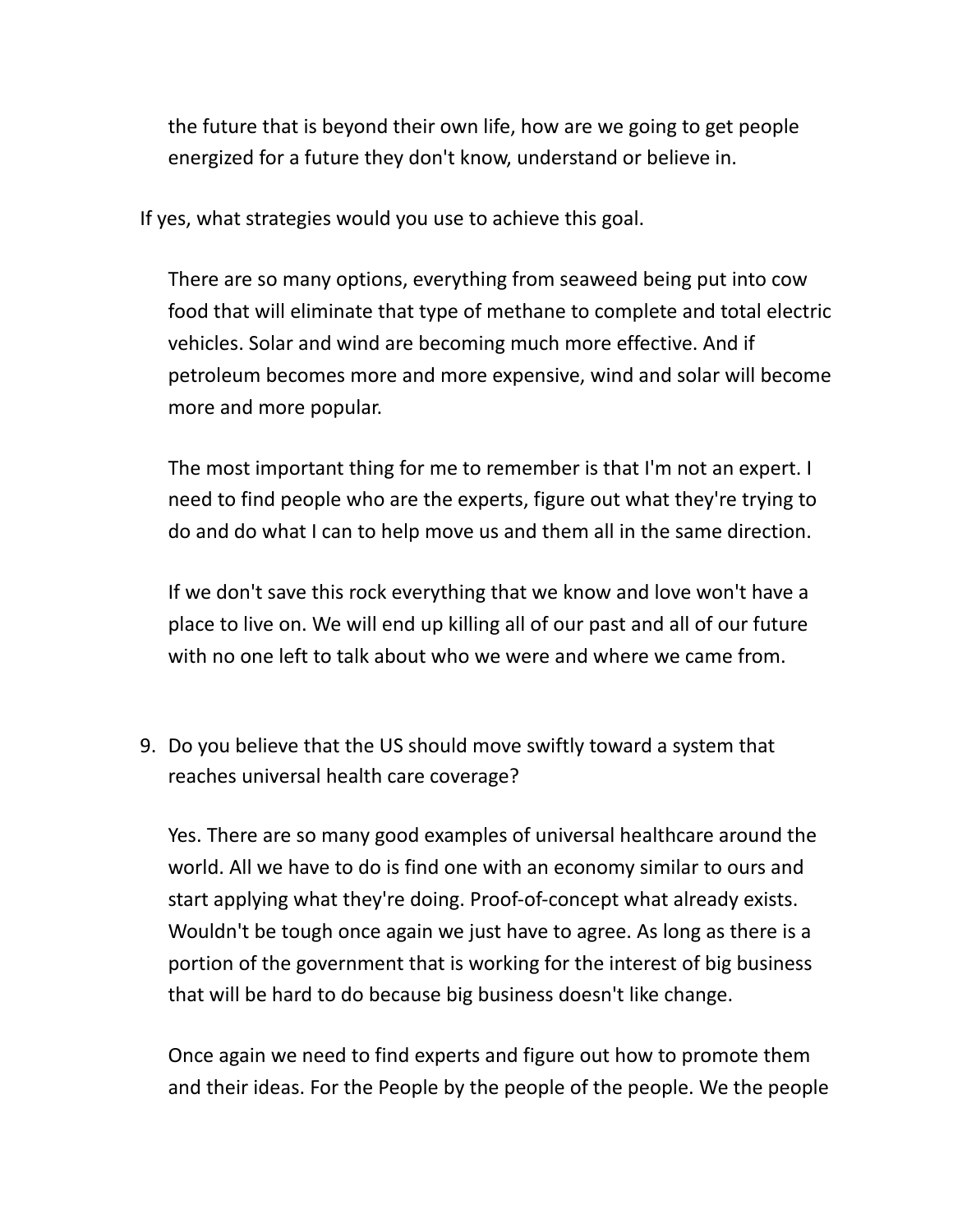need to govern and guide ourselves. The government needs to create a path that gives us the ability to fix our own problems. We also need to stop believing that just because we see it on some screen in front of us doesn't mean that person has been judged to be accurate, fair and honest.

I would like to explore a business based idea of how to create a highly functional reasonably priced Healthcare System. I'm a great believer in trying to build things so that they almost work themselves. We've had so many people with their hands in our Healthcare System that it has so many weird little rules that no longer apply that nobody can figure out how to follow it.

The Healthcare System is giving us exactly what we're paying for. Think about it for a second. The only time they get money out of us is when we need their help, when we're sick, when we need medication and doctors. It is when we have what we don't want and at that point we are not working so no money is coming in.

I would like to explore the idea of building a system that we pay for when we have what we want, which is our health. And we don't pay them when we have what we don't want, which is being sick, unhealthy or injured.

10. Do you support efforts to lower prescription drug prices by allowing the federal government to negotiate the prices we pay, including for Medicare beneficiaries?

As long as we have for-profit medical systems and for-profit health insurance I'm not sure how easy it would be to do that.

I understand that these are some big scary steps and I realize how easy it would be to knock this idea off its rail, even before it gets started but we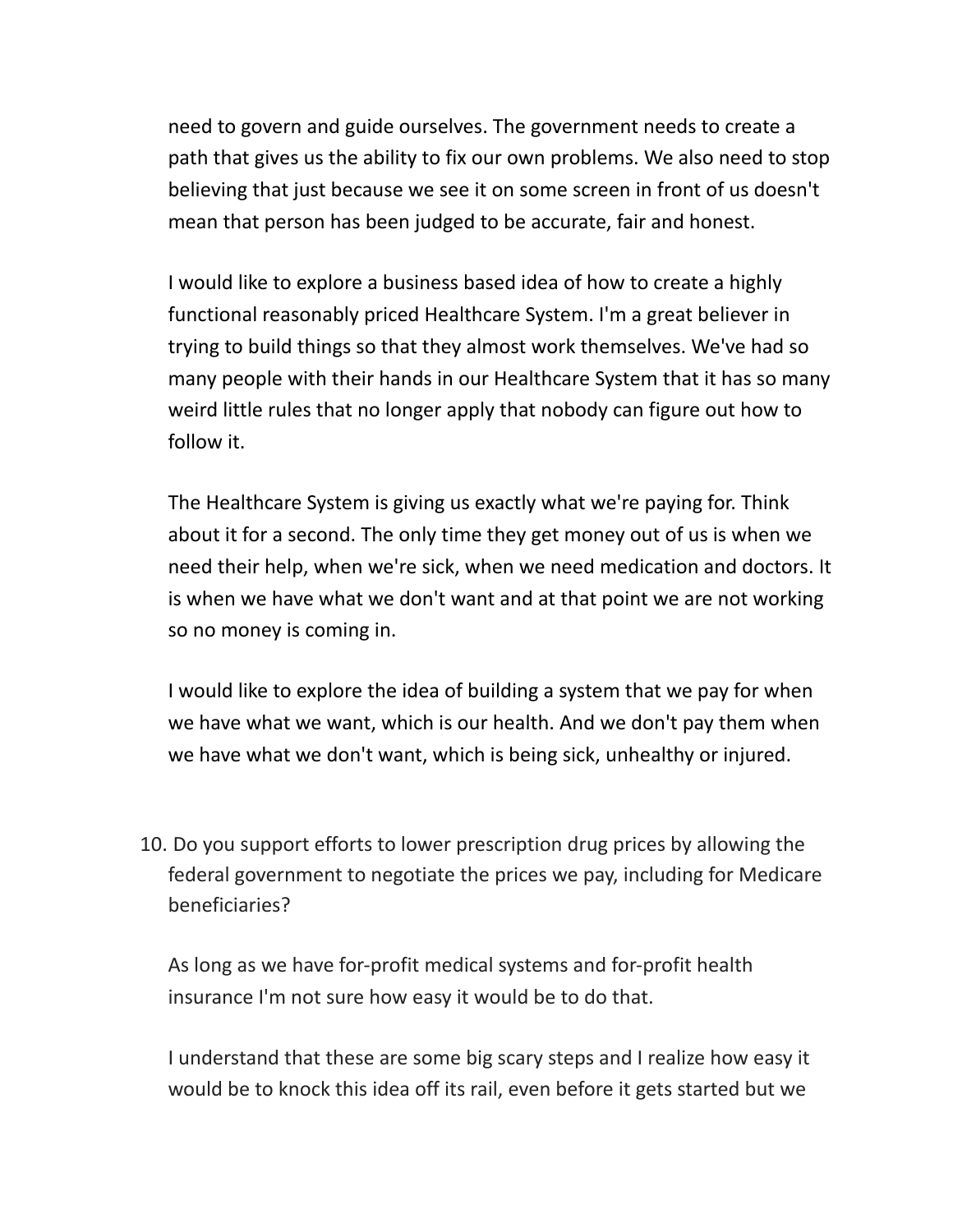need to figure this out, we all want a healthy life and it's kind of something we all owe to each other. I help you when you're sick, you help me when I'm sick. Once again we need to find experts and their ideas, and promote them. The American citizens are incredibly smart and if we can keep them involved in the process I think we can keep this working and moving in the right direction for all of us. We can't just leave it up to our legislators, we sometimes have to do it ourselves for ourselves.

Go to my website and look for the Post called, the poop cure at [ericmahaffy.com](http://ericmahaffy.com/)

11. Do you support raising the federal minimum wage to at least \$15 an hour, indexed to inflation, and eliminating all subminimum wages such as for tipped workers and workers with disabilities?

Yes. If we raise the minimum wage to a set dollar amount then eventually that will be too little. We have to come up with a basic system that will make sure that the basic or minimum wage will fulfill basic and minimum needs of the people working those kinds of jobs in that region, District or area of the country.

What does it take to live in your community and what does that translate to into a basic minimum wage? This would allow that number to adjust as things around you change.

12. Do you support raising taxes on large corporations, financial institutions, and people making over \$400,000, including through a financial transaction tax on securities trades?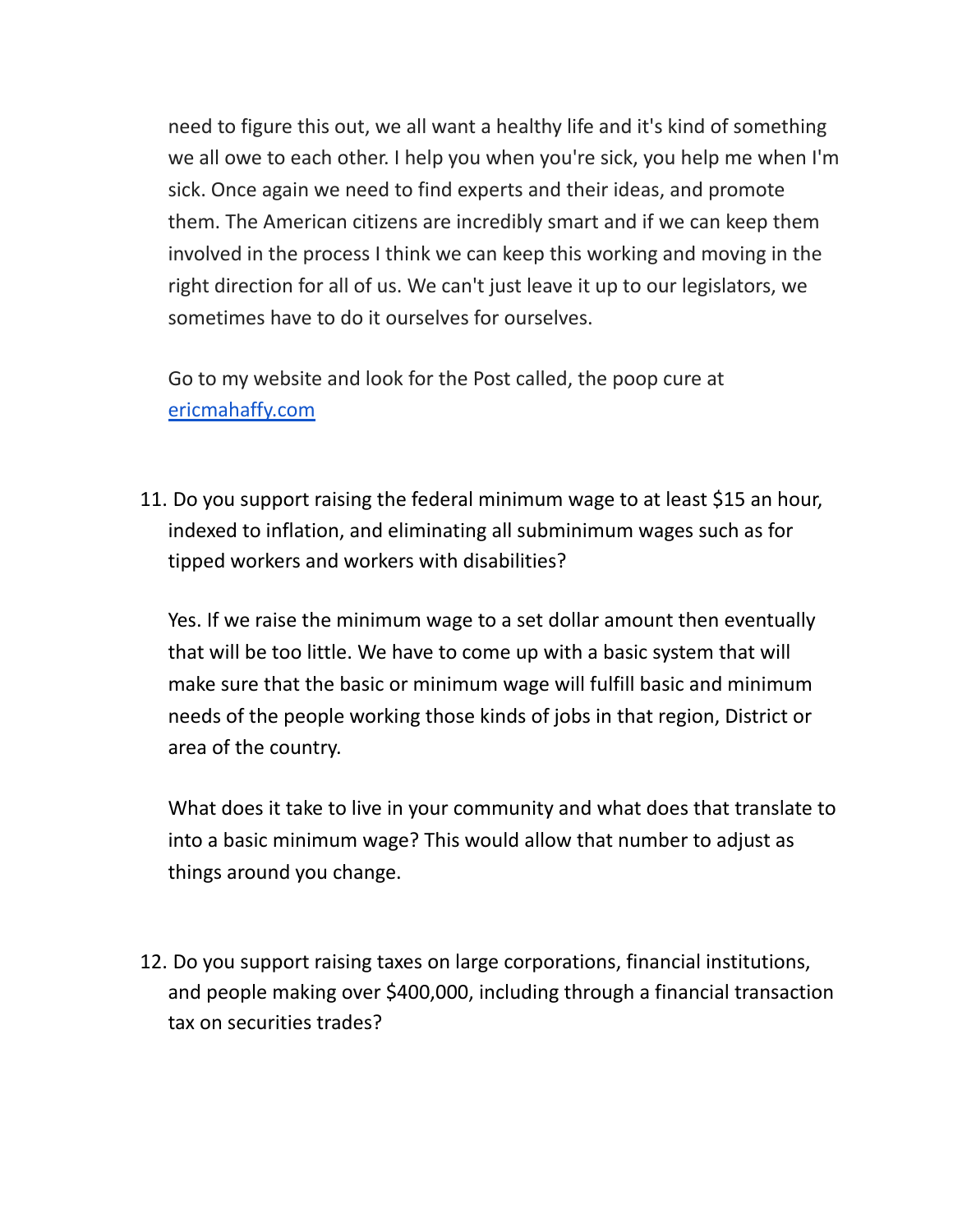I think the basic idea is good but once again I don't believe it goes far enough. All of these experimental Republican tax cuts that are supposed to create jobs and wealth for the average person, have failed. Wouldn't it be better to start proposing that we repeal some of these failed tax cuts for the extremely wealthy. I think people would be less scared of getting rid of failed tax cuts then they would be in creating a new taxing system or rules.

13. What are your ideas on how to curb the high inflation we are currently experiencing?

Unfortunately I believe this is one that is just going to have to work itself out. There are things we can do that will help it but the harm has already been done. Be careful who you vote for, it does have consequences.

The two biggest problems that Trump has created and that are being blamed on Biden.

1, If you want to cause runaway inflation you pump the economy full of money, the biggest way of doing this is by artificially keeping interest rates low, which is something Trump was proud of doing. This is wonderful while it's happening but then you've got to pay it back. Now Trump is out of office and we have to start paying these loans back, so money is being taken out of the economy and that's part of what crushes the economy.

Six years ago we had under 4 trillion dollars of cash in America. Last time I looked on [USdebtclock.org](http://usdebtclock.org/) we're closer to 22 trillion. Their history button will show a different number now but I was writing a book at the time and that's the numbers that were there then.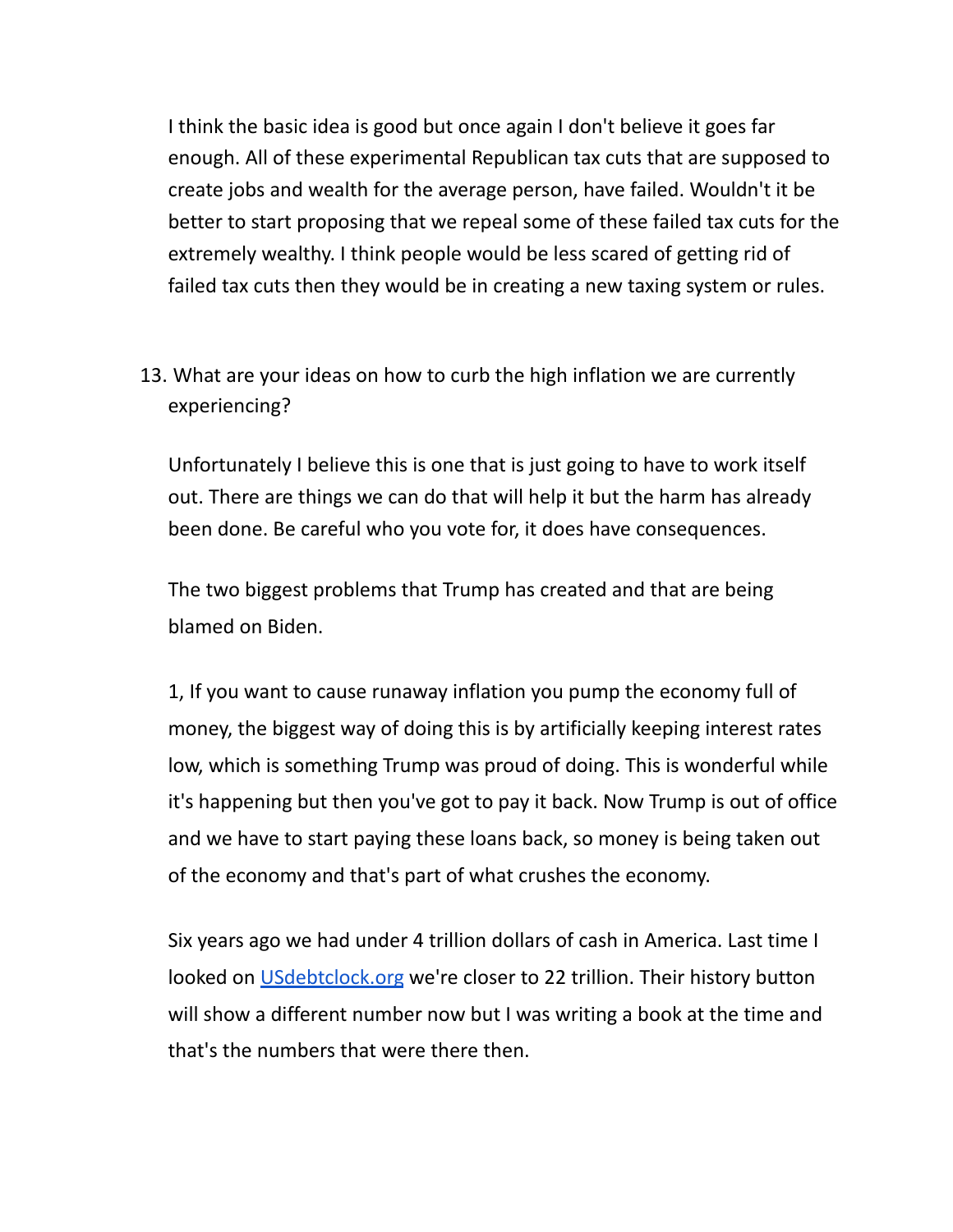Which means if everything was equal everybody would have five times more money but these low interest loans mostly benefit the rich.

All of this new money in the system is causing runaway inflation and run away inflation is making it harder for the people at the bottom of the system to be able to pay for their stuff.

The idea of a loan is to pay back more than you borrowed which landed the economy in a worse place than when this whole thing started. 100% caused by Trump. Trump got to throw the party and Biden gets to clean up the mess.

This is a standard method of operation for the Republican Party. Republicans throw a party so everyone's having a good time and let the Democrats clean up the mess and nobody likes cleaning up the mess so the Democrats look like the bad guy.

2, Also Trump gave the rich an extreme tax break and what's happening right now is those rich people, who know how to use money to make money, are buying rental properties and they're willing to pay way too much which is causing the cost of housing to go through the roof. Also 100% of the blame for this incredible rise in the cost of housing is on Trump and yet because it's happening when Biden is in office and he's getting the heat for it.

It takes two to six years for the economy to react when a change is made to it, this long lag time between action and effect is something that the GOP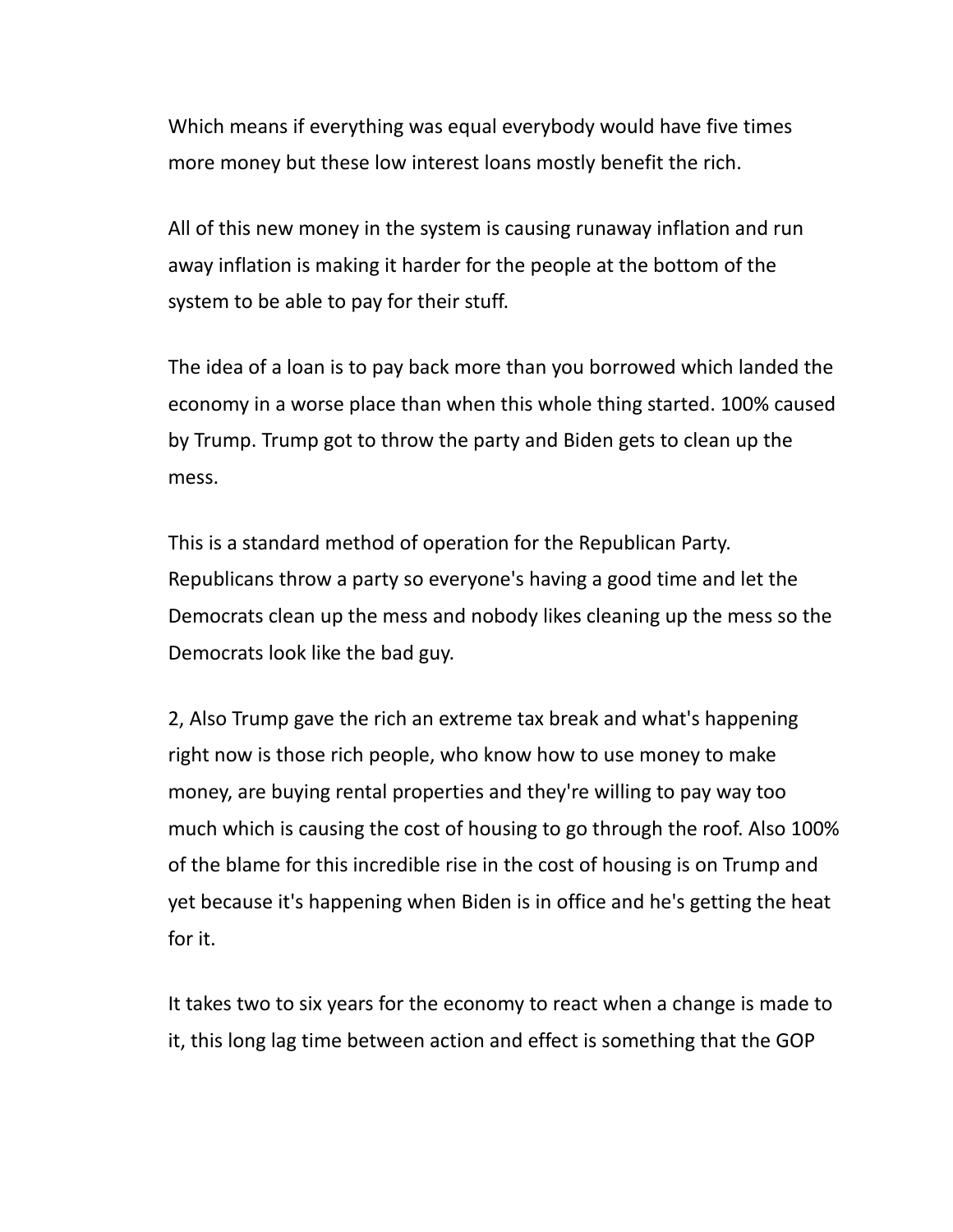uses to their political advantage. The Republicans get to throw the parties and pass out the presents and the Democrats get to clean up after them.

Trump came into a growing economy that was set up and built by Obama but Trump took all the credit for it.

14. What do you believe is needed to address gun violence? Do you support banning military-style assault weapons?

I believe this is much more of a mental health problem than it is a gun problem.

People who understand guns tell me that the same bullet can be put in a different barrel and still create the same amount of damage. Doesn't matter whether it's an assault rifle or hunting rifle. Banning an assault rifle for looking different is kind of like Banning somebody because they have the wrong color skin.

The GOP uses this issue to help to continue to divide America. I think we should be the ones that make the offer to drop this issue of banning guns. It's the wrong direction for the results we are trying to get and it's doing harm to the Democratic party.

There are guns and gun owners everywhere around this country, there's entire Industries everywhere creating guns, parts, ammunition, clubs from skeet shooting, target practice and yes even pretending to play army man, don't forget hunting. And I will tell you that almost every last single one of these people do not have an urge to go out and randomly kill people.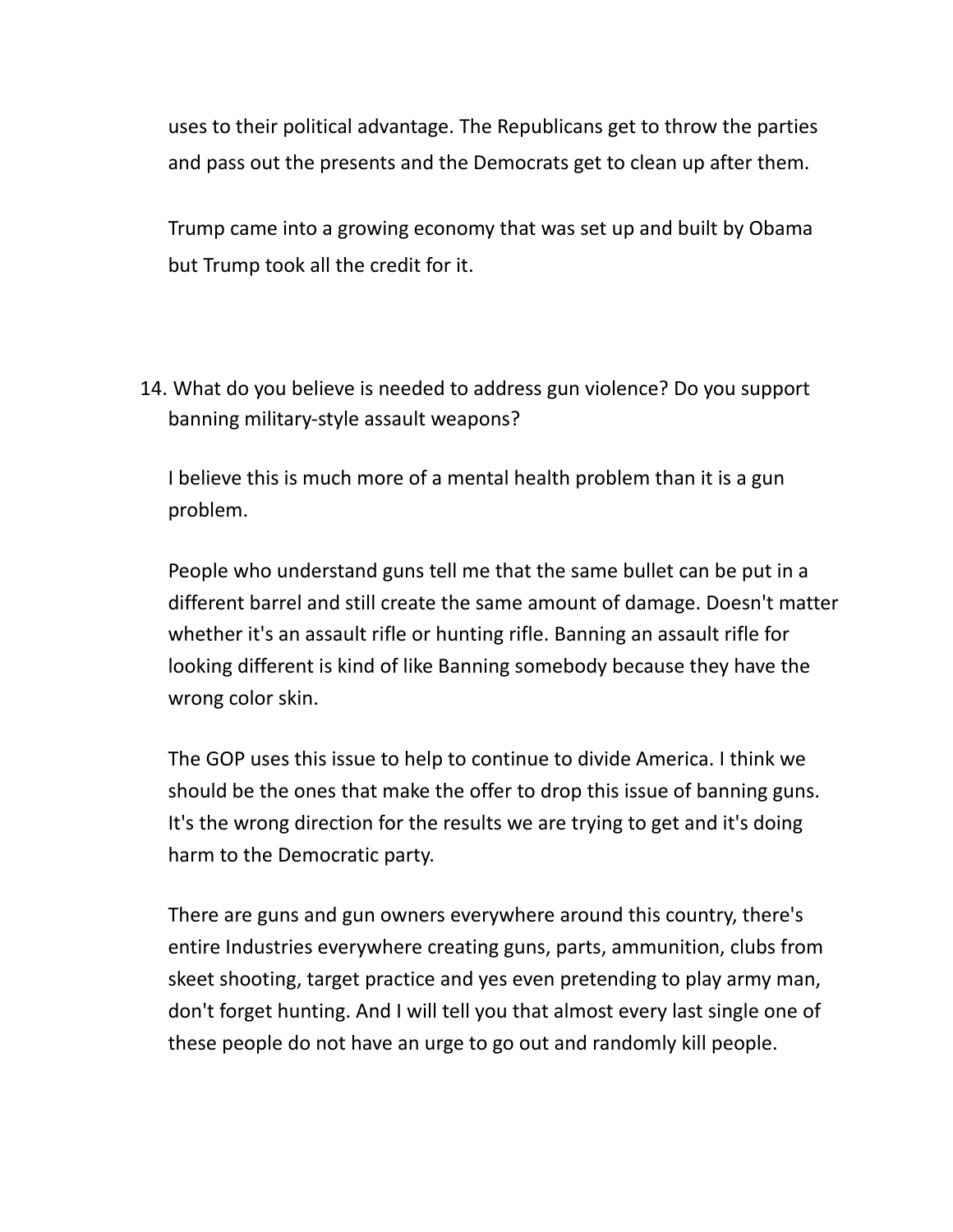There have been a handful of reports from other countries that thought about invading America and decided not to because we have way too many guns in the hands of way too many citizens. So all of these guns have actually stopped us from being invaded.

America was born around the idea of having the ability to be able to defend yourself even from your own government if necessary.

This is a mental health problem, the people who want to kill will find some way to do it. Remember the Boston Marathon that was things from the kitchen and the garage to make a bomb. We need to invest heavily into Healthcare including mental health.

I believe that one of the things that would help is there are groups, podcasts and other information systems that are amping and ramping these people up to the point of making them want to go out and do these horrible things. I believe those people should be held responsible for the actions of their followers. America does not have the freedom of speech to incite people to do harm to others.

15. Do you believe women have a right to control their personal healthcare needs including contraception and abortion?

Yes! I hate this issue. I believe it is being misused to guide us towards a path that will eventually take away everybody's freedom. This issue is being misused to put some big Nails in the coffin of democracy.

The process of enforcing an abortion ban would set up the biggest Big Brother spy system than you could ever imagine. And it would likely all be funded by your tax dollars.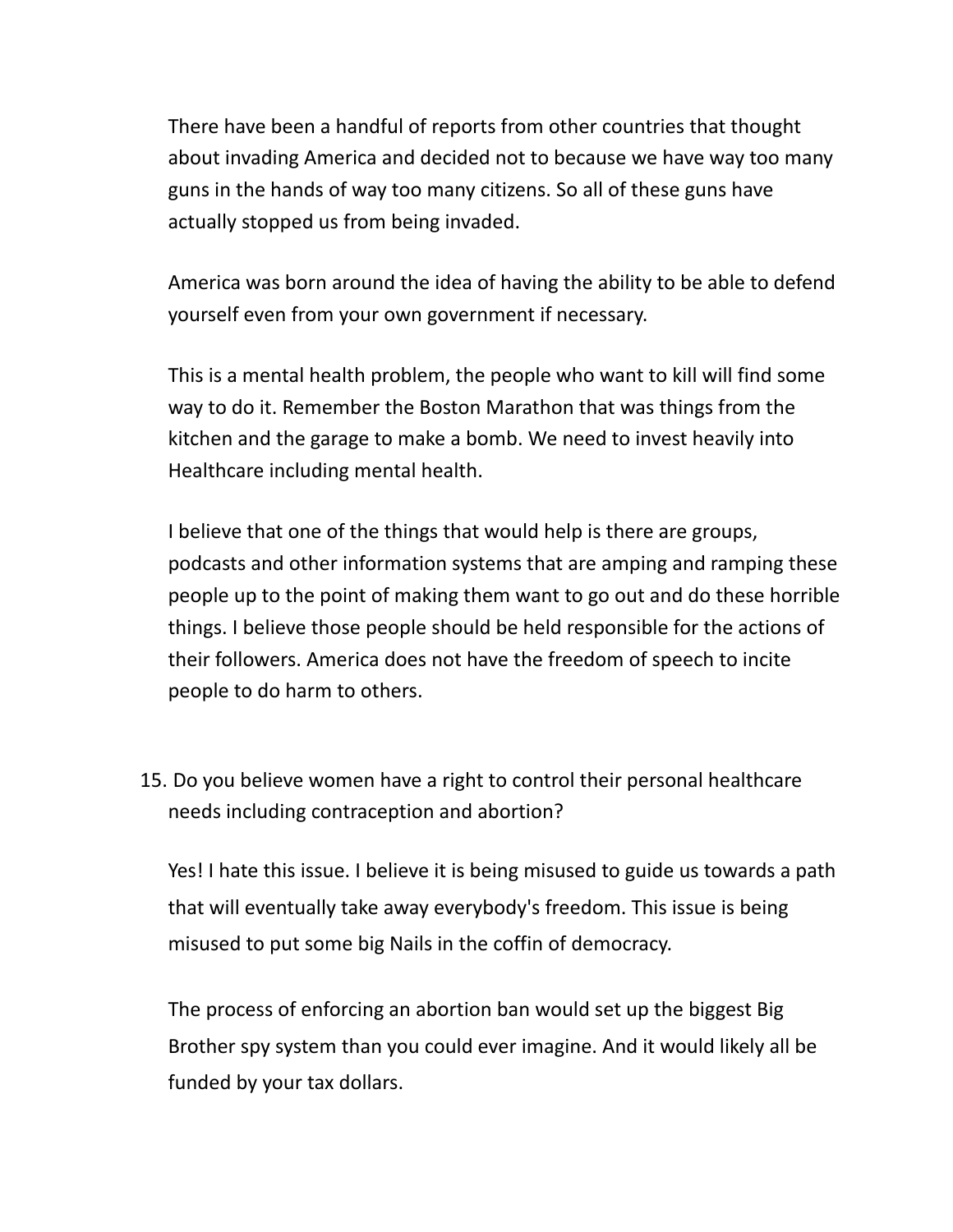About abortion, I wish that nobody felt they had to make that decision, I would rather see good education and proper knowledge of birth control and teach that making that decision both for the man and the woman is something they will never forget.

Abortion should not be regulated by the government. The people who believe that is okay believe they have solid reasons for what they think, the people who think that it is horrible and believe it is killing babies, feel like they are saving lives.

The government should never stand in the middle of their country and its people and be asked to pick one side or the other.

Roe v Wade are reasonable guidelines and I believe it should stand. Be careful there's a lot of misinformation about what Roe v Wade stands for.

16. What should the United States government do to stop the war in Ukraine? What can the government do to prevent a nuclear equipped country from invading a non-nuclear country? If America by itself wanted to try to stop the war in Ukraine? Is that the first half of this question? Then our citizens would have to be okay with our kids dying to do it.

I think Biden and the other countries around the world are handling this very very well.

What can the American government do to stop nations with uneven military forces from fighting? Is that the second half of this question?